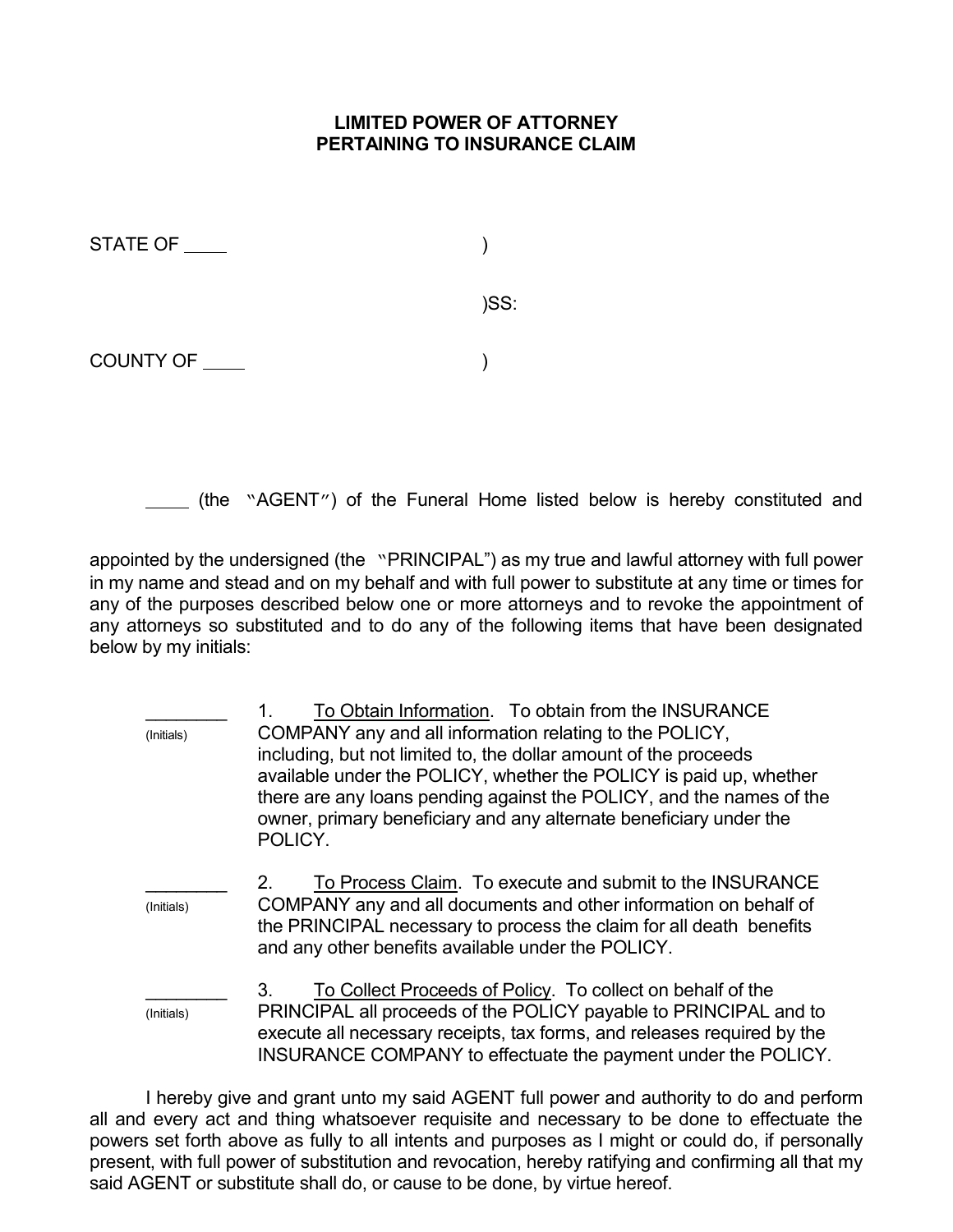This Power of Attorney shall survive any disability to myself at any future time.

This Power of Attorney shall expire on \_\_\_\_ or upon my

death, whichever occurs first.

(Expiration Date)

 $\mathcal{L}_\text{max}$  and  $\mathcal{L}_\text{max}$  and  $\mathcal{L}_\text{max}$  and  $\mathcal{L}_\text{max}$  and  $\mathcal{L}_\text{max}$ Signature of Principal

PRINCIPAL'S NAME:

PRINCIPAL'S ADDRESS:

NAME OF INSURED/DECEDENT:

DATE OF DEATH:

FUNERAL HOME: